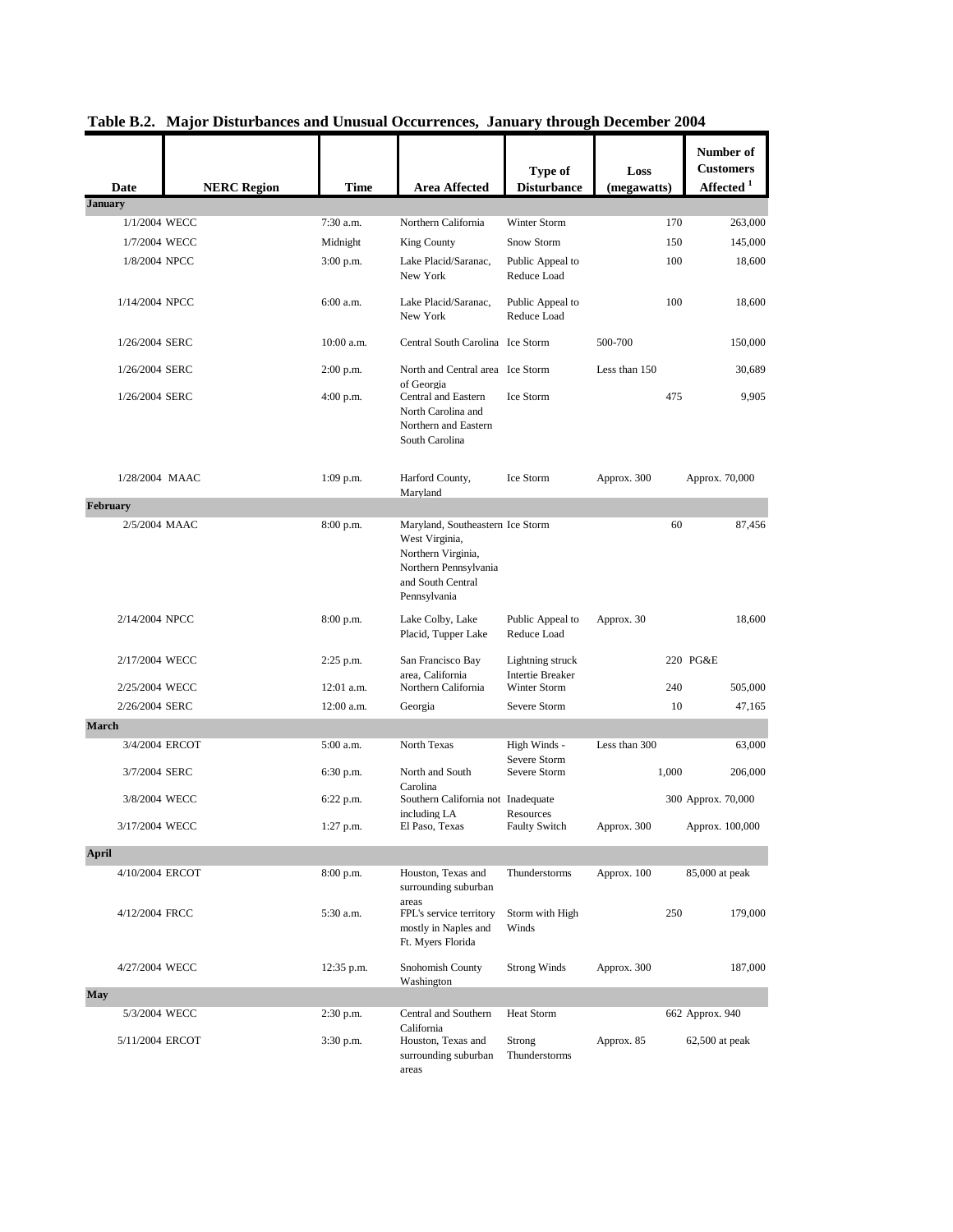| 5/21/2004 ECAR | 2:00 a.m.   | Akron and<br>Youngstown areas                                                                 | Severe<br>Thunderstorms              | 133 on 5/21/04<br>between 3:00 a.m.<br>and 4:00 a.m., 392<br>on $5/21/04$ between<br>4:00 p.m. and $5:00$<br>p.m. | 281,000         |
|----------------|-------------|-----------------------------------------------------------------------------------------------|--------------------------------------|-------------------------------------------------------------------------------------------------------------------|-----------------|
| 5/21/2004 ECAR | $2:00$ a.m. | Cleveland area                                                                                | Severe<br>Thunderstorms              | 177 on 5/21/04<br>between 3:00 p.m.<br>and 5:00 p.m.                                                              | 127,000         |
| 5/21/2004 MAAC | 5:30 a.m.   | Western Pennsylvania,<br>Northern West<br>Virginia, Western<br>Maryland, Northern<br>Virginia | High Winds and<br><b>Heavy Rains</b> | 60 at peak,                                                                                                       | 94,366 at peak, |
|                |             |                                                                                               |                                      | total 162                                                                                                         | total 225,353   |

|             | Table B.2. Major Disturbances and Unusual Occurrences, January through December 2004 |  |  |  |
|-------------|--------------------------------------------------------------------------------------|--|--|--|
| (Continued) |                                                                                      |  |  |  |
|             |                                                                                      |  |  |  |

| <b>Date</b>    | <b>NERC Region</b> | <b>Time</b>  | <b>Area Affected</b>                                                                                                                                                | Type of<br><b>Disturbance</b>                | Loss<br>(megawatts) | Number of<br><b>Customers</b><br>Affected $1$ |
|----------------|--------------------|--------------|---------------------------------------------------------------------------------------------------------------------------------------------------------------------|----------------------------------------------|---------------------|-----------------------------------------------|
| 5/21/2004 ECAR |                    | 11:00 a.m.   | Northern and Southern Severe<br>Michigan, AEP Fort<br>Wayne/Michigan<br>Region, Buchanan,<br>Elkhart, New Buffalo,<br>South Bend, St. Joseph,<br>Three Rivers areas | Thunderstorms                                | 303                 | 122,600                                       |
| 5/21/2004 ECAR |                    | $1:00$ p.m.  | Lower peninsula of<br>Michigan following<br>cities: Grand Rapids,<br>Kalamazoo, Battle<br>Creek, Jackson,<br>Bronson, Jonesville,<br>Flint                          | Severe<br>Thunderstorms                      | 200                 | 248,209                                       |
| 5/21/2004 ECAR |                    | $4:00$ p.m.  | Southeast Michigan                                                                                                                                                  | Severe                                       |                     | 630 Greater than                              |
| 5/28/2004 FRCC |                    | 12:00 p.m.   | Florida counties of<br>Gadsden, Wakulla.                                                                                                                            | Thunderstorms<br>Public Appeals              | $\overline{0}$      | 250,000<br>$\overline{0}$                     |
| 5/28/2004 FRCC |                    | $12:00$ p.m. | Leon. and Liberty<br>Florida counties of<br>Gadsden, Wakulla,                                                                                                       | Public Appeals                               | $\boldsymbol{0}$    | $\mathbf{0}$                                  |
| 5/28/2004 FRCC |                    | 12:00 p.m.   | Leon, and Liberty<br>Florida counties of<br>Gadsden, Wakulla,<br>Leon, and Liberty                                                                                  | <b>Public Appeals</b>                        | $\overline{0}$      | $\mathbf{0}$                                  |
| June           |                    |              |                                                                                                                                                                     |                                              |                     |                                               |
| 6/1/2004 ERCOT |                    | 5:00 p.m.    | Collin, Dallas, Denton, Severe Storms with<br>Ellis, Parker, and<br>Tarrant Counties,                                                                               | <b>Strong Winds</b>                          | 1,900               | 500,000                                       |
| 6/2/2004 ECAR  |                    | 1:46 a.m.    | Texas<br>Shreveport, Louisiana                                                                                                                                      | Severe<br>Thunderstorms<br>with Strong Winds | 350                 | 59,057                                        |
| 6/2/2004 ECAR  |                    | 2:35 a.m.    | Tulsa, Oklahoma                                                                                                                                                     | Severe<br>Thunderstorms<br>with Strong Winds | 280                 | 56,874                                        |
| 6/12/2004 MAPP |                    | 5:37 p.m.    | Lincoln, Nebraska                                                                                                                                                   | Tornado                                      | 428                 | 120,212                                       |
| 6/14/2004 WECC |                    | 7:41 a.m.    | Phoenix, Arizona                                                                                                                                                    | Fault on Line                                | 200                 | 30,000                                        |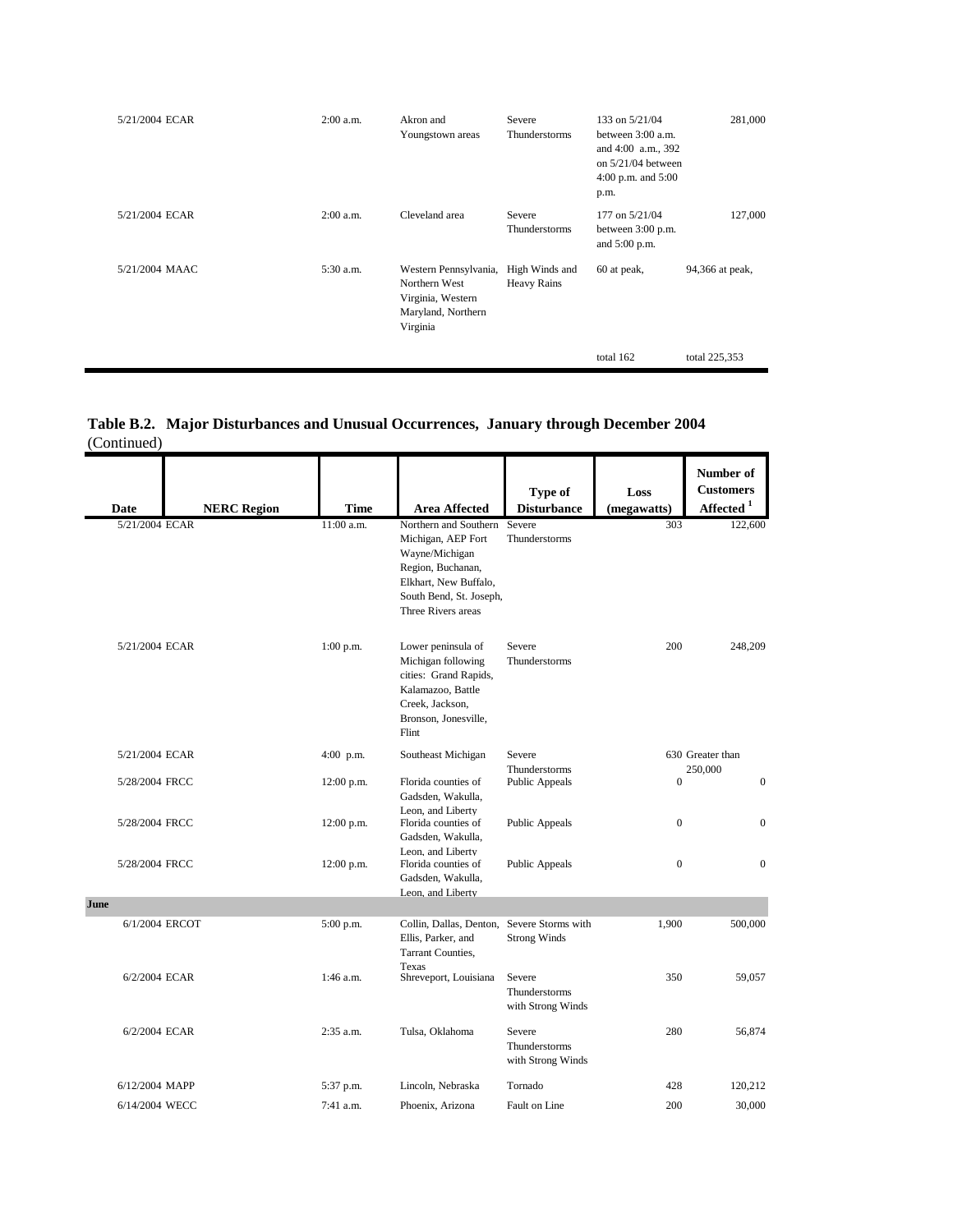|               | 6/23/2004 WECC | 5:35 p.m.   | Southern Idaho                                            | Load Shedding                       |             | 157     | 35,000  |
|---------------|----------------|-------------|-----------------------------------------------------------|-------------------------------------|-------------|---------|---------|
|               | 6/23/2004 SERC | 7:00 p.m.   | Georgia and Alabama                                       | Thunderstorms                       |             | 50      | 50,595  |
| <b>July</b>   |                |             |                                                           |                                     |             |         |         |
|               | 7/6/2004 WECC  | 6:00 a.m.   | Metro Phoenix,                                            | Fire/Substation                     |             |         |         |
|               |                |             | Arizona                                                   | Multiple Public                     |             |         |         |
|               |                |             |                                                           | Appeals                             |             |         |         |
|               | 7/6/2004 WECC  | 6:00 a.m.   | Metro Phoenix,                                            | Fire/Substation                     |             |         |         |
|               |                |             | Arizona                                                   | Multiple Public<br>Appeals          |             |         |         |
|               | 7/7/2004 SERC  | $1:30$ p.m. | Central Virginia                                          | Severe                              |             | 120     | 88,110  |
|               |                |             |                                                           | Thunderstorms                       |             |         |         |
|               | 7/13/2004 FRCC | $1:34$ p.m. | Leon County, Florida                                      | Units Tripped                       |             | 283     | 42,124  |
|               | 7/13/2004 ECAR | 4:30 p.m.   | West, West Central                                        | Severe                              |             | 600     | 135,000 |
|               |                |             | and Southern Indiana                                      | Thunderstorms                       |             |         |         |
|               |                |             |                                                           |                                     |             |         |         |
|               | 7/20/2004 WECC | 2:26 p.m.   | Soledad Canyon near<br>Acton, California                  | Wildfire/Shed<br>Interruptible Load |             | $214 -$ |         |
|               |                |             |                                                           |                                     |             |         |         |
|               | 7/20/2004 PR   | 3:44 p.m.   | Regions of San Juan,                                      | Wildfire                            |             | 200     | 61,624  |
|               |                |             | Caguas, Ponce,                                            |                                     |             |         |         |
|               |                |             | Bayamon, Carolina,                                        |                                     |             |         |         |
|               |                |             | Arecibo and Mayaguez                                      |                                     |             |         |         |
|               | 7/21/2004 MAIN | 5:30 p.m.   | Chicago, Illinois                                         | Severe                              | Approx. 200 |         | 200,000 |
|               |                |             |                                                           | Thunderstorms                       |             |         |         |
|               | 7/24/2004 SPP  | 3:45 p.m.   | Southwest Louisiana in Public Appeal<br>the Acadia Parish |                                     |             |         |         |
|               |                |             | vicinity                                                  |                                     |             |         |         |
|               |                |             |                                                           |                                     |             |         |         |
|               | 7/25/2004 SERC | 10:00 p.m.  | Georgia, Alabama,                                         | Severe Storms                       |             | 61      | 61,004  |
|               |                |             | Florida panhandle,                                        |                                     |             |         |         |
|               |                |             | Southern Mississippi                                      |                                     |             |         |         |
| <b>August</b> |                |             |                                                           |                                     |             |         |         |
|               | 8/2/2004 SPP   | 10:00 a.m.  | Southeast Texas                                           | Unplanned                           |             |         |         |
|               |                |             |                                                           | Generator                           |             |         |         |
|               |                |             |                                                           | Outage/High Loads                   |             |         |         |
|               |                |             |                                                           | Made Public<br>Anneal               |             |         |         |
|               | 8/3/2004 MAIN  | 9:00 p.m.   | Northern Illinois                                         | Severe Storm                        |             | 127     | 127,000 |
|               | 8/4/2004 WECC  | 12:46 p.m.  | Northwest Orange                                          | Fault at Barre                      |             | 480     | 182,000 |
|               |                |             | County, California                                        | Substation                          |             |         |         |
|               | 8/9/2004 PR    | 8:23 a.m.   | Whole Island of Puerto Two Large Units                    |                                     |             | 451.7   | 259,478 |
|               |                |             | Rico                                                      | Tripped                             |             |         |         |

|             | Table B.2. Major Disturbances and Unusual Occurrences, January through December 2004 |  |  |  |
|-------------|--------------------------------------------------------------------------------------|--|--|--|
| (Continued) |                                                                                      |  |  |  |
|             |                                                                                      |  |  |  |

| Date           | <b>NERC Region</b> | <b>Time</b> | <b>Area Affected</b>                                                                                    | <b>Type of</b><br><b>Disturbance</b> | Loss<br>(megawatts) | Number of<br><b>Customers</b><br>Affected <sup>1</sup> |
|----------------|--------------------|-------------|---------------------------------------------------------------------------------------------------------|--------------------------------------|---------------------|--------------------------------------------------------|
| 8/13/2004 FRCC |                    | $8:00$ a.m. | Florida counties of<br>Hardee, Highlands,<br>Lake, Orange, Osceola,<br>Polk, Seminole,<br>Volusia       | Hurricane Charley                    | 1,300               | 502,000                                                |
| 8/13/2004 FRCC |                    | $3:00$ p.m. | West Coast of Florida<br>from Naples to<br>Charlotte and in an<br>area centered around<br>Daytona Beach | Hurricane Charley                    | 1,400               | 1,200,000                                              |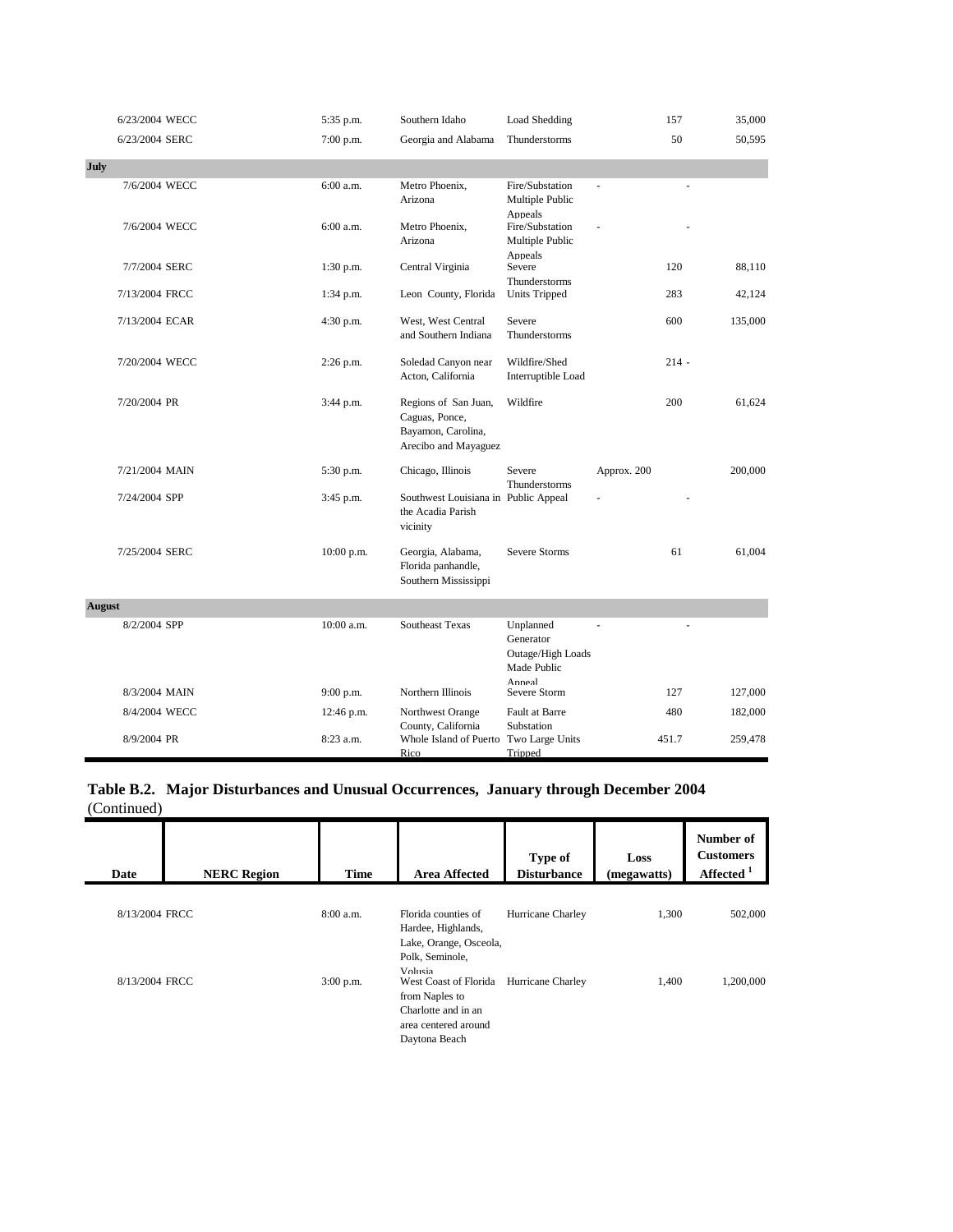| 8/13/2004 FRCC | 1:30 p.m.   | Florida counties of<br>Collier, Hendry,<br>Glades, Highlands,<br>Charlotte, Desoto, Lee,<br>Hardee, and Polk                                                                                                                                                                                                      | Hurricane Charley                                                     | 700    | 200,000   |
|----------------|-------------|-------------------------------------------------------------------------------------------------------------------------------------------------------------------------------------------------------------------------------------------------------------------------------------------------------------------|-----------------------------------------------------------------------|--------|-----------|
| 8/13/2004 FRCC | 4:43 p.m.   | Eastern Hillsborough,<br>Polk County, Florida                                                                                                                                                                                                                                                                     | Hurricane Charley                                                     | 250    | 78,000    |
| 8/13/2004 FRCC | 10:04 p.m.  | New Smyrna Beach,                                                                                                                                                                                                                                                                                                 | Hurricane Charley                                                     | 65     | 23,000    |
| 8/14/2004 SERC | 1:00 p.m.   | Florida<br>Central and Eastern<br>North Carolina and<br>Northern and Eastern<br>South Carolina                                                                                                                                                                                                                    | Hurricane Charley                                                     | 500    | 94,000    |
| 8/20/2004 NPCC | 3:31 p.m.   | Boston, Massachusetts Major                                                                                                                                                                                                                                                                                       | <b>Transmission Line</b><br>Tripped due to<br><b>Lightning Strike</b> | 22,700 | 380,000   |
| 8/29/2004 SERC | 9:52 a.m.   | Southeastern South<br>Carolina                                                                                                                                                                                                                                                                                    | <b>Tropical Storm</b><br>Gaston                                       | 450    | 125,000   |
| 8/30/2004 SERC | 6:58 p.m.   | Central Virginia, South Tropical Storm<br>to North Carolina and<br>East to the Virginia<br>Coast                                                                                                                                                                                                                  | Gaston                                                                | 150    | 99,816    |
| September      |             |                                                                                                                                                                                                                                                                                                                   |                                                                       |        |           |
| 9/3/2004 FRCC  | 9:00 p.m.   | City of Fort Pierce,                                                                                                                                                                                                                                                                                              | Hurricane Frances                                                     | 125    | 26,000    |
| 9/4/2004 FRCC  | 8:00 a.m.   | Florida<br>West Palm Beach to<br>Daytona Beach, Florida                                                                                                                                                                                                                                                           | Hurricane Frances                                                     | 6,000  | 2,775,093 |
| 9/4/2004 FRCC  | 10:00 a.m.  | Hillsborough, Pasco,<br>and Polk County,<br>Florida                                                                                                                                                                                                                                                               | Hurricane Frances                                                     | 1,100  | 268,000   |
| 9/5/2004 FRCC  | 1:00 a.m.   | Orlando, Florida                                                                                                                                                                                                                                                                                                  | Hurricane Frances                                                     | 200    | 65,000    |
| 9/5/2004 FRCC  | 7:00 a.m.   | Florida counties of<br>Alachua, Citrus,<br>Columbia, Dixie,<br>Franklin, Gilchrist,<br>Gulf, Hamilton,<br>Hardee, Hernando,<br>Highlands, Jefferson,<br>Lafayette, Lake, Levy,<br>Madison, Marion,<br>Orange, Osceola,<br>Pasco, Pinellas, Polk,<br>Seminole, Sumter,<br>Suwannee, Taylor,<br>Volusia and Wakulla | Hurricane Frances                                                     | 2,100  | 832,898   |
| 9/6/2004 SERC  | $1:00$ p.m. | Florida, Mississippi,<br>Alabama, Georgia                                                                                                                                                                                                                                                                         | Hurricane Frances                                                     | 3,000  | 99,000    |
| 9/7/2004 SERC  | 10:00 a.m.  | Georgia                                                                                                                                                                                                                                                                                                           | Hurricane Frances                                                     | 2,200  | 150,000   |
| 9/15/2004 PR   | 12:04 p.m.  | Whole Island of Puerto Hurricane Jeanne                                                                                                                                                                                                                                                                           |                                                                       | 1,243  | 1,423,590 |
| 9/15/2004 SERC | 7:00 p.m.   | Rico<br>Florida, Mississippi,<br>Alabama, Georgia                                                                                                                                                                                                                                                                 | Hurricane Ivan                                                        | 916    | 916,316   |
| 9/16/2004 SERC | 2:00 a.m.   | Baldwin County,<br>Alabama, Escambia<br>County, Florida,<br>Washington County,<br>Alabama                                                                                                                                                                                                                         | Hurricane Ivan                                                        | 263    | 75,000    |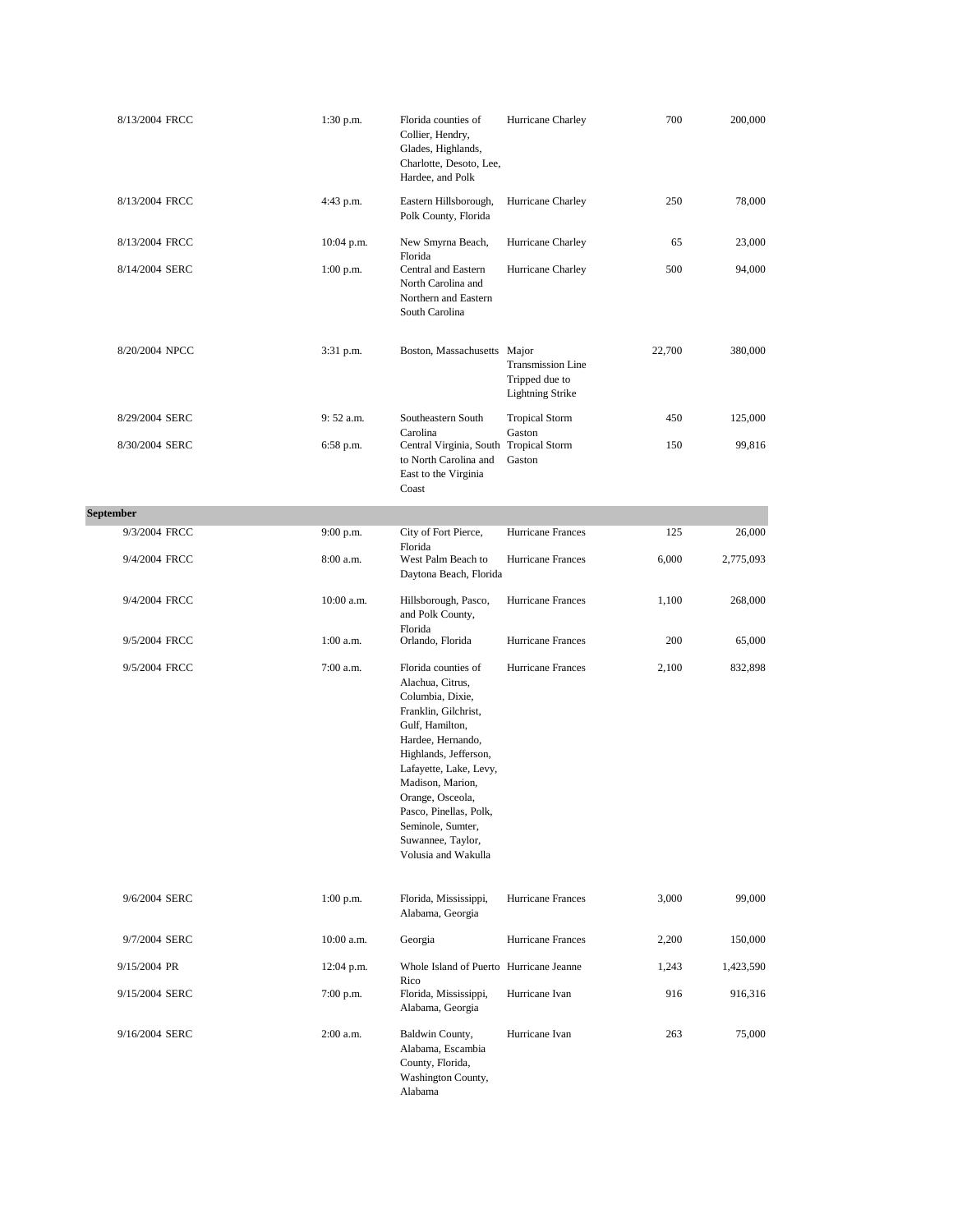| 9/16/2004 SERC | $9:00$ p.m. | Western North and                       | Hurricane Ivan   | 500   | 175,000 |
|----------------|-------------|-----------------------------------------|------------------|-------|---------|
|                |             | South Carolina                          |                  |       |         |
| 9/17/2004 SERC | $4:30$ a.m. | Western North<br>Carolina               | Hurricane Ivan   | 400   | 112,000 |
| 9/25/2004 FRCC | $5:00$ p.m. | City of Fort Pierce,                    | Hurricane Jeanne | 125   | 26,000  |
|                |             | Florida                                 |                  |       |         |
| 9/26/2004 FRCC | $2:00$ a.m. | Hillsborough, Pasco,                    | Hurricane Jeanne | 1.250 | 285,300 |
|                |             | and Polk County,<br>Florida             |                  |       |         |
| 9/26/2004 FRCC | $3:00$ a.m. | Orlando and St. Cloud, Hurricane Jeanne |                  | 350   | 110,000 |
|                |             | Florida                                 |                  |       |         |

**Table B.2. Major Disturbances and Unusual Occurrences, January through December 2004** (Continued)

| 9/26/2004 FRCC  | <b>Time</b> | <b>Area Affected</b>                                                                                                                                                                                                                                                                                                                                                  | Type of<br><b>Disturbance</b>                                | Loss<br>(megawatts) | <b>Customers</b><br>Affected <sup>1</sup> |
|-----------------|-------------|-----------------------------------------------------------------------------------------------------------------------------------------------------------------------------------------------------------------------------------------------------------------------------------------------------------------------------------------------------------------------|--------------------------------------------------------------|---------------------|-------------------------------------------|
|                 | 6:00 a.m.   | Florida counties of<br>Alachua, Bay, Brevard,<br>Citrus, Columbia,<br>Dixie, Flagler,<br>Franklin, Gilchrist,<br>Gulf, Hamilton,<br>Hardee, Hernando,<br>Highlands,<br>Hillsborough,<br>Jefferson, Lafayette,<br>Lake, Leon, Levy,<br>Madison, Marion,<br>Orange, Osceola,<br>Pasco, Pinellas, Polk,<br>Seminole, Sumter,<br>Suwannee, Taylor,<br>Volusia and Wakulla | Hurricane Jeanne                                             | 1,800               | 722,000                                   |
| 9/27/2004 SERC  | 8:00 a.m.   | Georgia                                                                                                                                                                                                                                                                                                                                                               | Hurricane Jeanne                                             | 854                 | 85,455                                    |
| 9/27/2004 NPCC  | $4:06$ p.m. | Nova Scotia                                                                                                                                                                                                                                                                                                                                                           | <b>Switch Error</b><br>Concerning<br><b>Breakers</b>         |                     |                                           |
| <b>October</b>  |             |                                                                                                                                                                                                                                                                                                                                                                       |                                                              |                     |                                           |
| 10/10/2004 PR   | 5:09 p.m.   | <b>Island Wide</b>                                                                                                                                                                                                                                                                                                                                                    | <b>Breaker Failure</b>                                       | All                 | All                                       |
| 10/18/2004 WECC | 10:30 p.m.  | Northern California                                                                                                                                                                                                                                                                                                                                                   | Severe Storm with<br><b>High Wind Gusts</b>                  | 140                 | 407,440                                   |
| 10/25/2004 SPP  | 11:00 a.m.  | Southeastern Louisiana Public<br>in the New Orleans<br>area                                                                                                                                                                                                                                                                                                           | Appeal/Breaker<br>Failure and Fire                           |                     |                                           |
| 10/28/2004 WECC | 3:27 p.m.   | San Jose, California                                                                                                                                                                                                                                                                                                                                                  | Major<br>Transmission<br>Distribution System<br>Interruption | 103                 | 59,458                                    |
| 10/30/2004 ECAR | 10:00 a.m.  | Lower peninsula of<br>Michigan. following<br>area: Grand Rapids,<br>Kalamazoo, Battle<br>Creek, Greenville,<br>Jackson, Flint,<br>Lansing, Allegan,<br>Temperance                                                                                                                                                                                                     | Severe Storm with<br><b>High Wind Gusts</b>                  | 60                  | 122,000                                   |
| 10/30/2004 ECAR | 12:30 p.m.  | Southeastern Michigan High Wind Gusts                                                                                                                                                                                                                                                                                                                                 |                                                              | 700                 | 159,870                                   |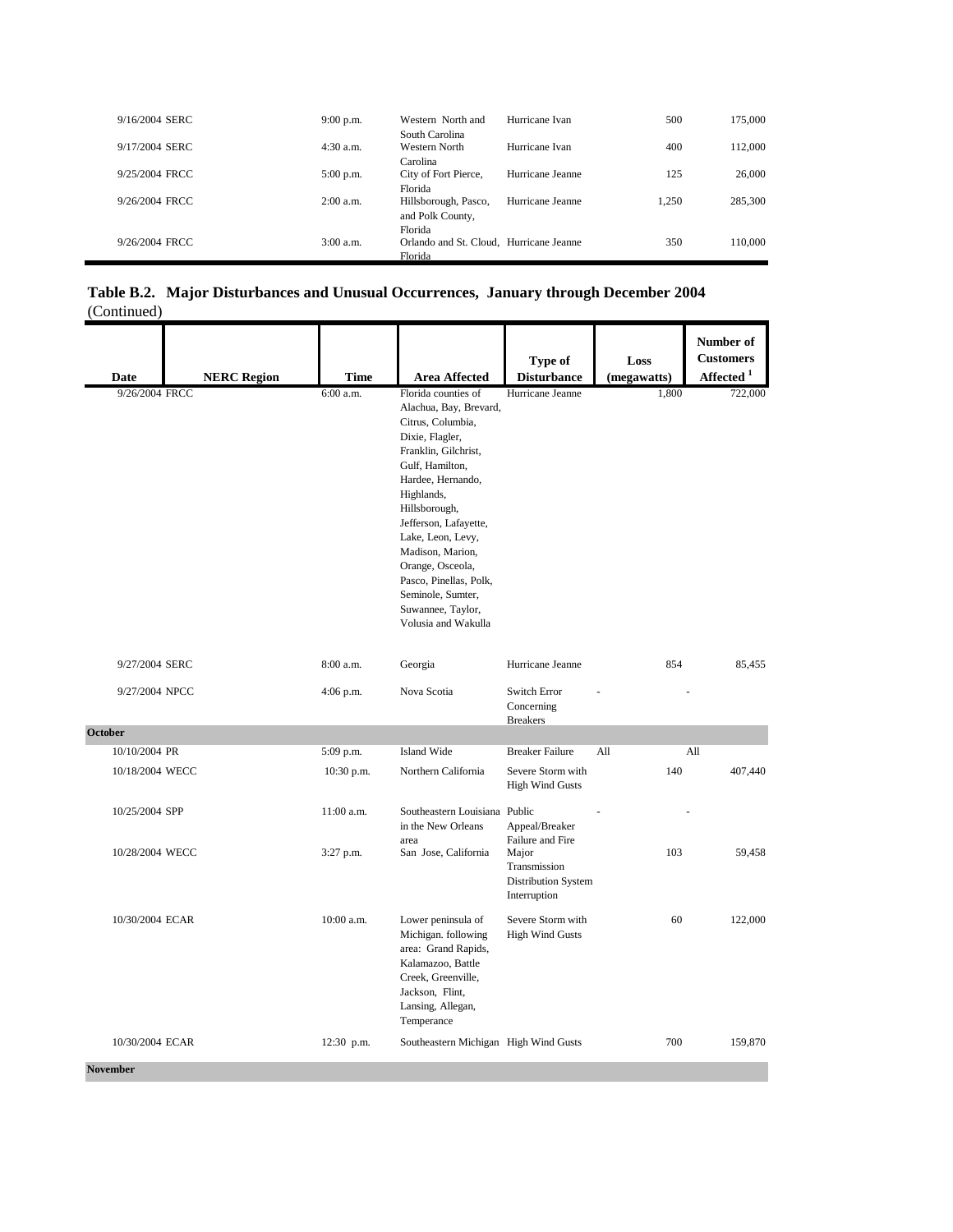| 11/9/2004 NPCC   | $2:15$ p.m. | Sayreville, New Jersey Fuel Supply<br>Long Island, New York Deficiency -                                                                                                                                          | Williams<br>Company: Event<br>for Trans<br>Continental Gas                                     | $\mathbf{0}$ | $\mathbf{0}$ |
|------------------|-------------|-------------------------------------------------------------------------------------------------------------------------------------------------------------------------------------------------------------------|------------------------------------------------------------------------------------------------|--------------|--------------|
| 11/14/2004 NPCC  | 4:55 a.m.   | Nova Scotia                                                                                                                                                                                                       | Dinalina<br>Heavy Snow, High<br>Winds and<br>Rain/Major<br>Distribution System<br>Interruption | 165          | 165,000      |
| 11/23/2004 ERCOT | 10:00 p.m.  | Houston, Texas and<br>surrounding suburban<br>areas                                                                                                                                                               | Strong<br>Thunderstorms                                                                        | 150          | 119,000      |
| 11/24/2004 SERC  | 10:00 a.m.  | Georgia                                                                                                                                                                                                           | Strong<br>Thunderstorms                                                                        | 100          | 83,450       |
| December         |             |                                                                                                                                                                                                                   |                                                                                                |              |              |
| 12/1/2004 MAAC   | 10:00 a.m.  | Central Maryland<br>(Baltimore City,<br>Baltimore County,<br>Anne Arundel County,<br>Hartford County,<br>Montgomery County,<br>Calvert County, Prince<br>George's County,<br>Carroll County and<br>Howard County) | <b>High Winds</b>                                                                              | 270          | 122,000      |
| 12/1/2004 MAAC   | 7:30 a.m.   | Bucks, Chester,<br>Delaware,<br>Montgomery, and<br>Philadelphia Counties,<br>Pennsylvania                                                                                                                         | Heavy Rain and<br>Wind Storm                                                                   |              | 105,312      |
| 12/23/2004 ECAR  | 3:37 a.m.   | <b>Columbus District</b>                                                                                                                                                                                          | Major Freezing<br>Rain and Ice Storm                                                           | 800          | 359,171      |

## **Table B.2. Major Disturbances and Unusual Occurrences, January through December 2004** (Continued)



 $1 =$  Estimated Values.

Note: North American Electric Reliability Council region acronyms are defined in the glossary. Source: Form EIA-417, "Electric Emergency Incident and Disturbance Report."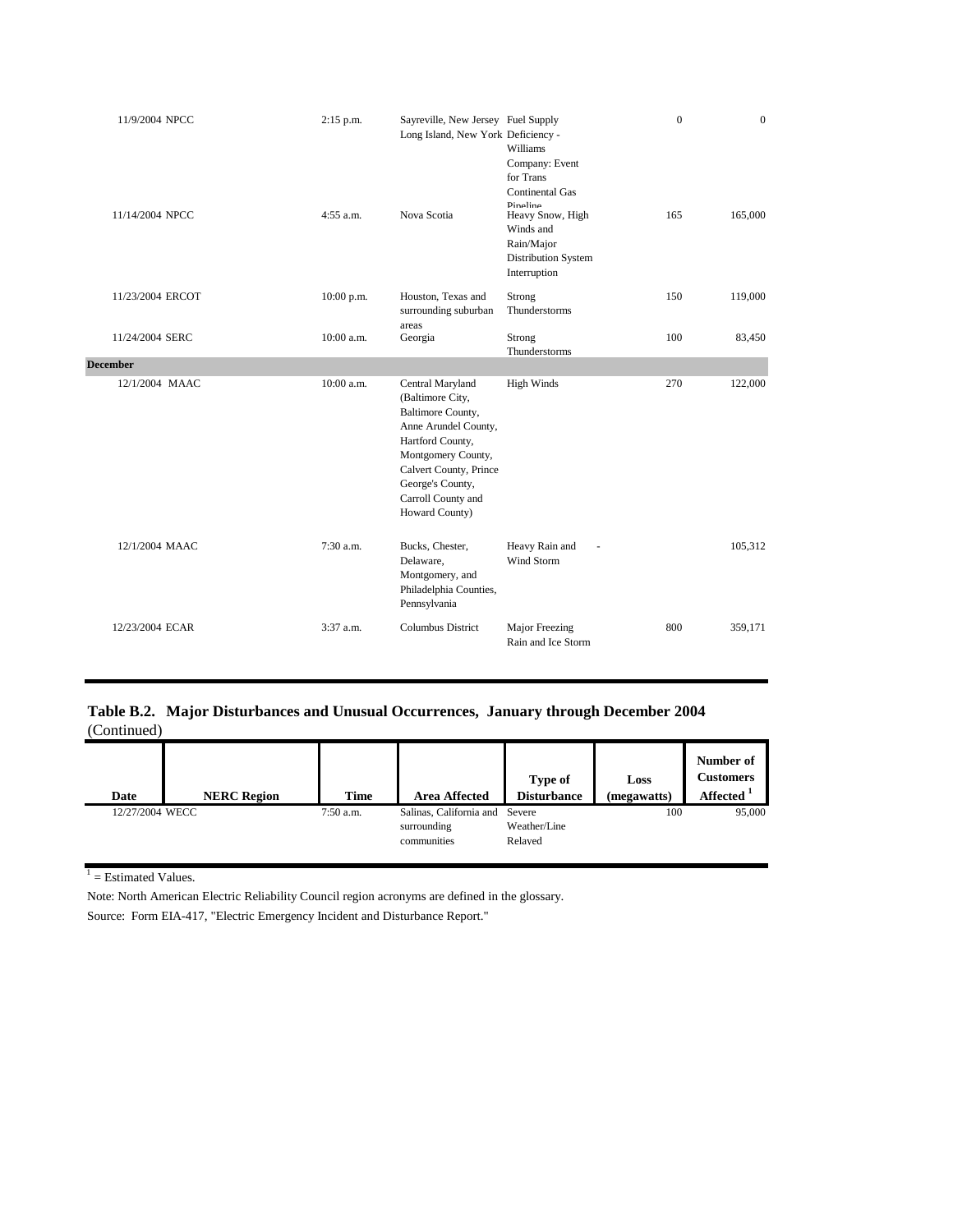## **Restoration Date/Time**

1/02/04, 4:00 p.m. 1/10/04, 5:00 p.m. 1/10/04, 7:00 p.m.

1/17/04, 12:00 noon

1/28/04, 8:00 a.m.

1/27/04, 8:00 p.m.

1/29/04, 6:30 a.m.

## 1/29/04, 5:00 a.m.

2/09/04, 8:00 p.m.

2/16/04, 12 noon

2/17/04, 11:57 p.m.

2/26/04, 10:00 a.m.

2/26/04, 1:30 a.m.

3/16/04, 2:45 p.m.

3/09/04, 8:00 a.m.

3/08/04, 6:55 p.m.

3/17/04, 2:06 p.m.

4/11/04, 4:00 p.m.

4/12/04, 10:15 a.m.

## 4/30/04, 12:00 p.m.

5/03/04, 7:00 p.m.

5/11/04, 6:00 p.m.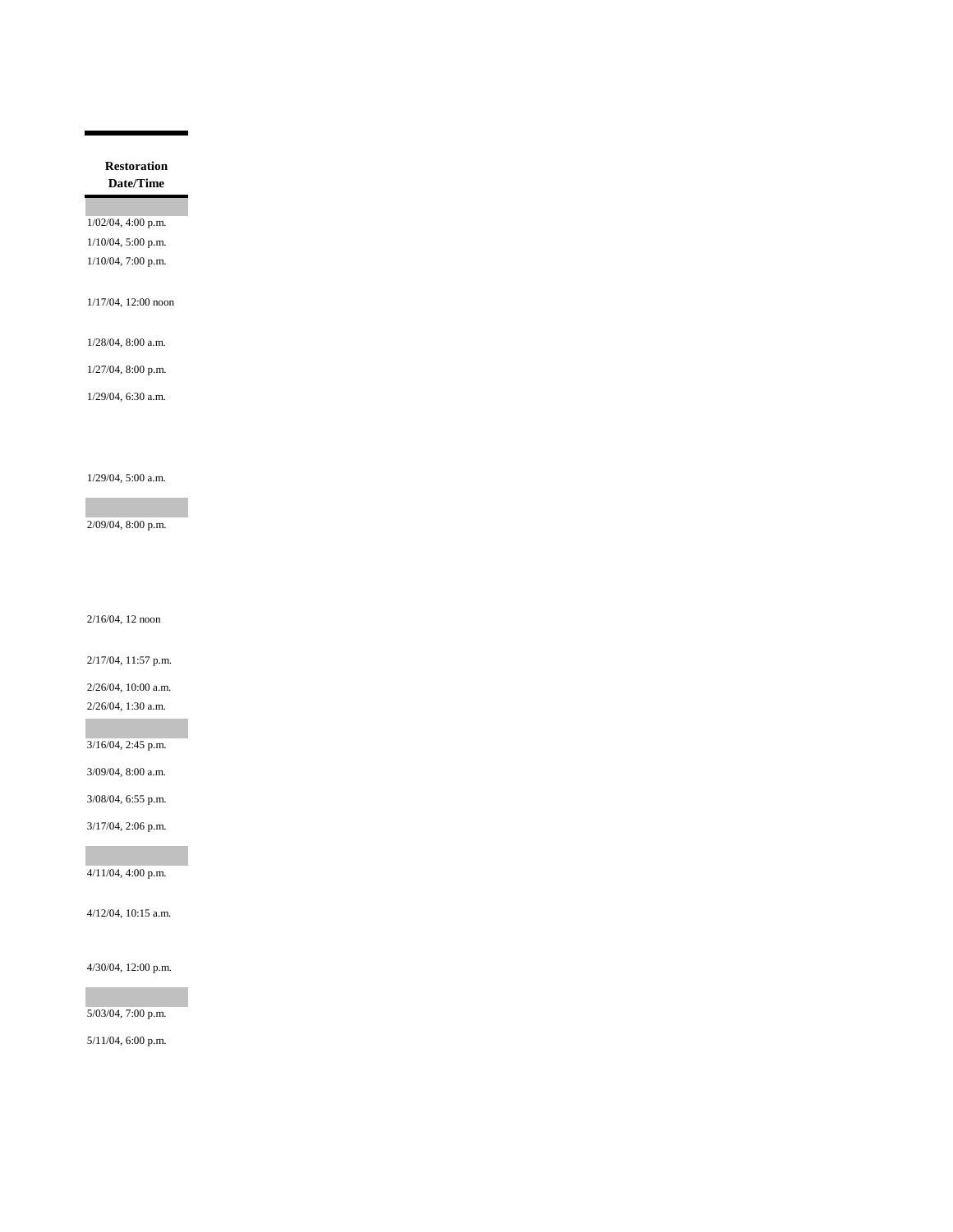5/24/04, 12:00 a.m.

5/24/04, 12:00 a.m.

5/25/04, 12:00 a.m.

**Restoration Date/Time**

5/26/04, 9:00 p.m.

5/25/04, 12:00 p.m.

5/24/04, 8:00 p.m.

5/31/04, 12:00 a.m.

5/31/04, 12:00 a.m.

5/31/04, 12:00 a.m.

6/02/04, 1:00 a.m.

6/07/04, 4:00 p.m.

6/06/04, 6:00 p.m.

6/12/04, 5:41 p.m. 6/14/04, 2:39 p.m.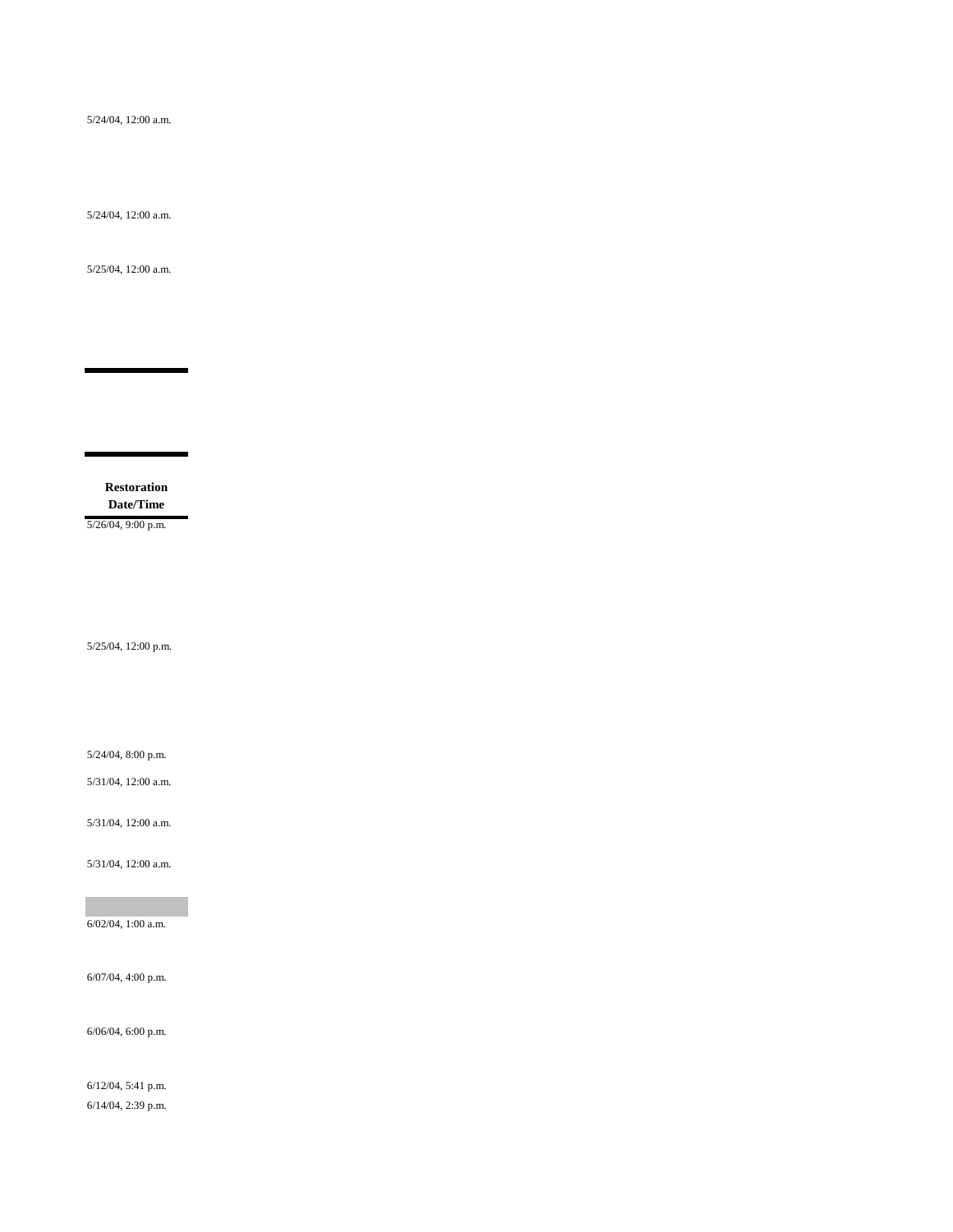6/23/04, 7:10 p.m. 6/23/04, 8:00 p.m.

8/09/04, 12:00 p.m.

8/09/04, 12:00 p.m.

7/07/04, 11:54 p.m.

7/13/04, 5:15 p.m.

7/17/04, 8:00 a. m.

7/21/04, 2:00 a.m.

7/20/04, 5:51 p.m.

7/22/04, 7:00 p.m.

7/25/2004, 9:00 p.m.

7/25/04, 11:00 p.m.

8/02/04, 8:00 p.m.

8/04/04, 7:00 a.m. 8/04/04, 1:50 p.m.

8/09/04, 11:10 a.m.

**Restoration Date/Time**

8/23/04, 12:00 a.m

8/13/04, 11:00 p.m.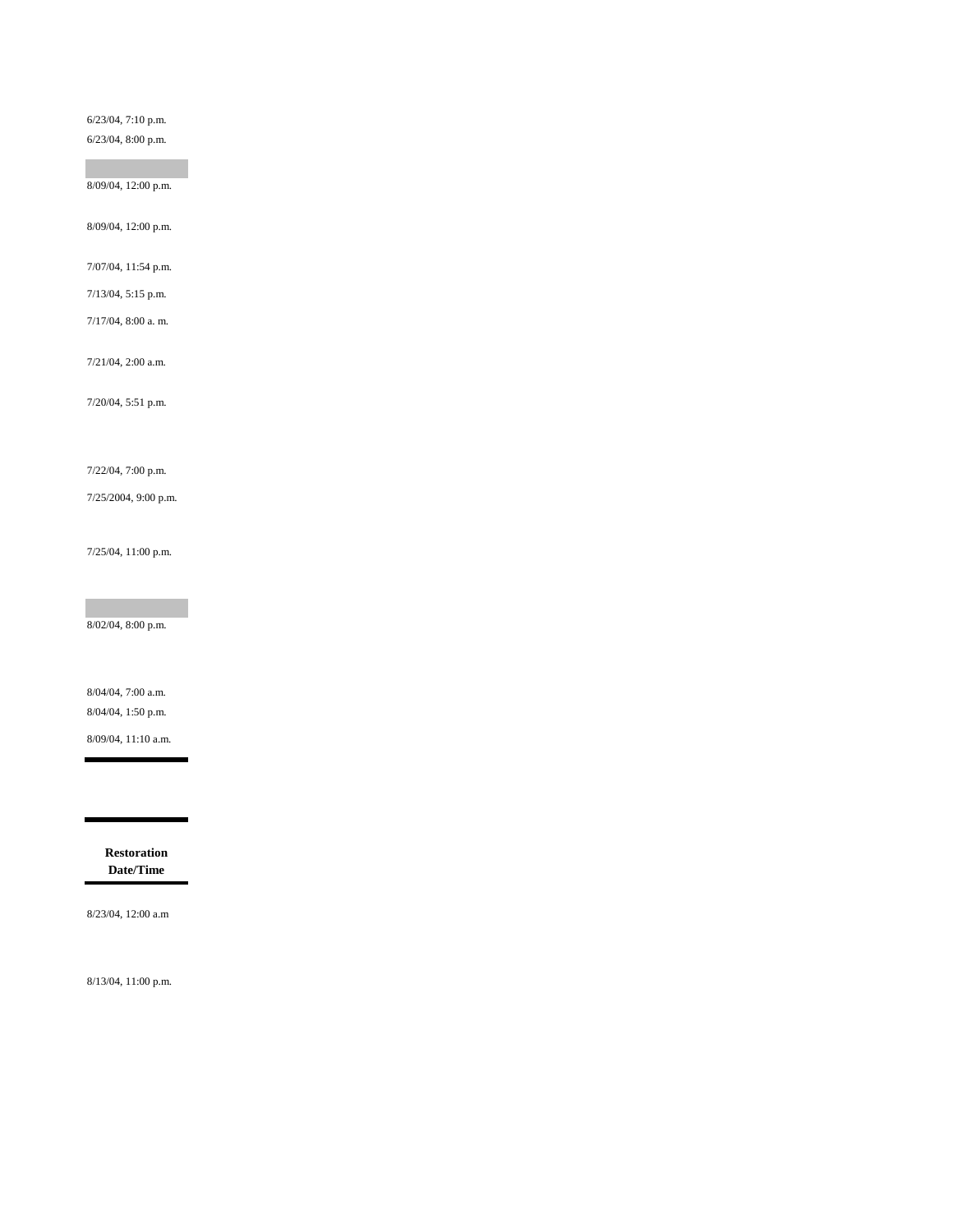8/13/04, 12 a.m.

8/13/04, 8:24 p.m.

8/14/04, 4:23 p.m.

8/14/04, 11:00 p.m.

8/20/04, 9:45 p.m.

8/29/04, 6:00 p.m.

8/31/04, 3:35 p.m.

9/05/04, 2:00 p.m.

9/06/04, 8:00 a.m.

09/12/04, 7:00 p.m.

09/09/04, 5:00 p.m.

09/12/04 , 12:00 a.m.

09/09/04, 12:00 p.m.

09/08/04, 12:00 p.m.

09/23/04 12:00 p.m.

09/17/04, 7:00 p.m.

9/16/04, 10:02 a.m.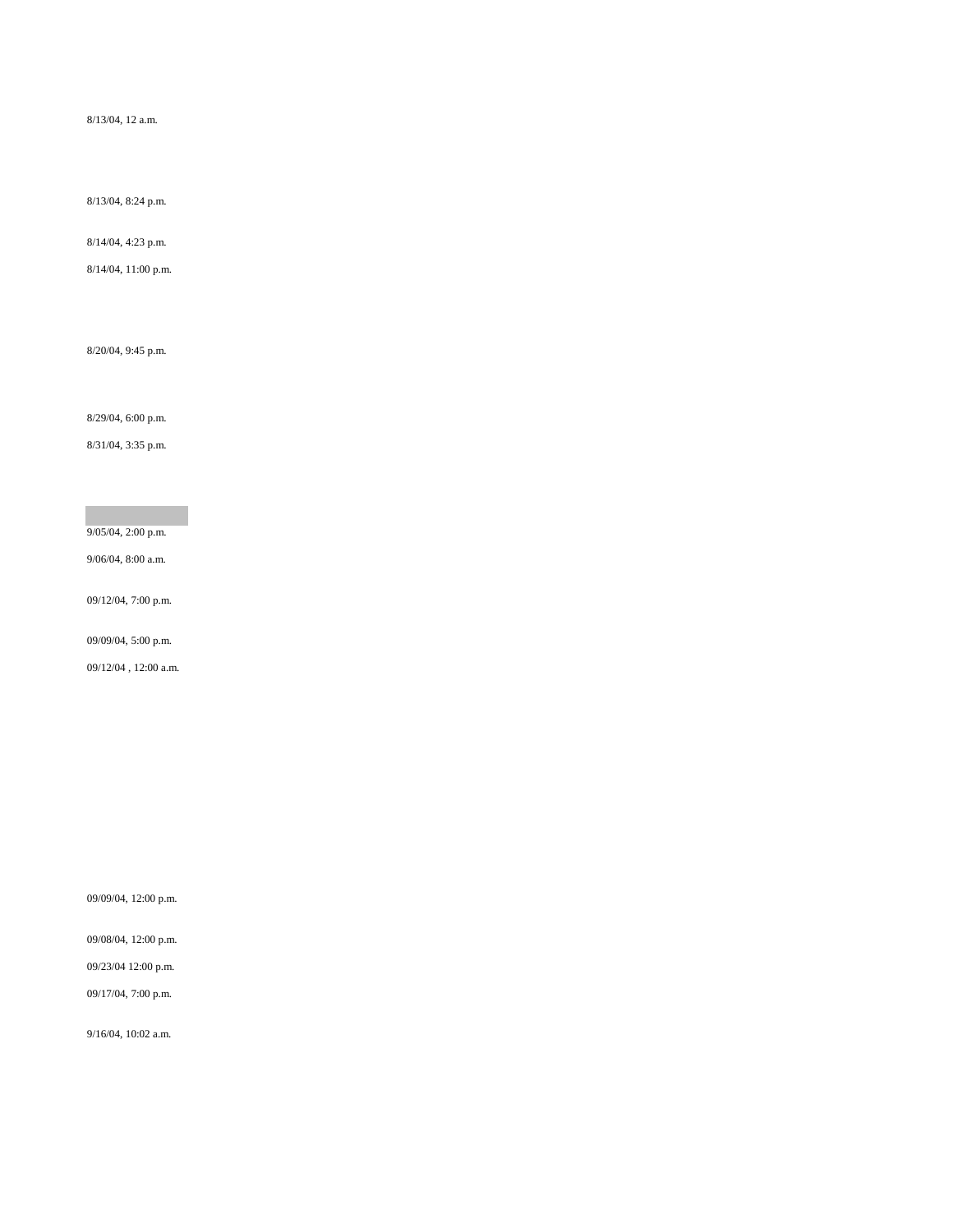9/20/04, 4:00 p.m.

09/18/04, 12:00 p.m.

09/26/04, 9:00 a.m.

9/27/04, 12:00 a.m.

09/30/04, 9:00 a.m.

**Restoration Date/Time**

10/01/04, 12:00 a.m.

09/27/04, 2:00 p.m.

09/27/04, 4:12 p.m.

10/11/04, 7:57 p.m. 10/20/04, 9:00 a.m.

10/26/04, 10:00 a.m.

10/28/04, 6:08 p.m.

11/01/04, 6:00 p.m.

11/03/04, 1:50 p.m.